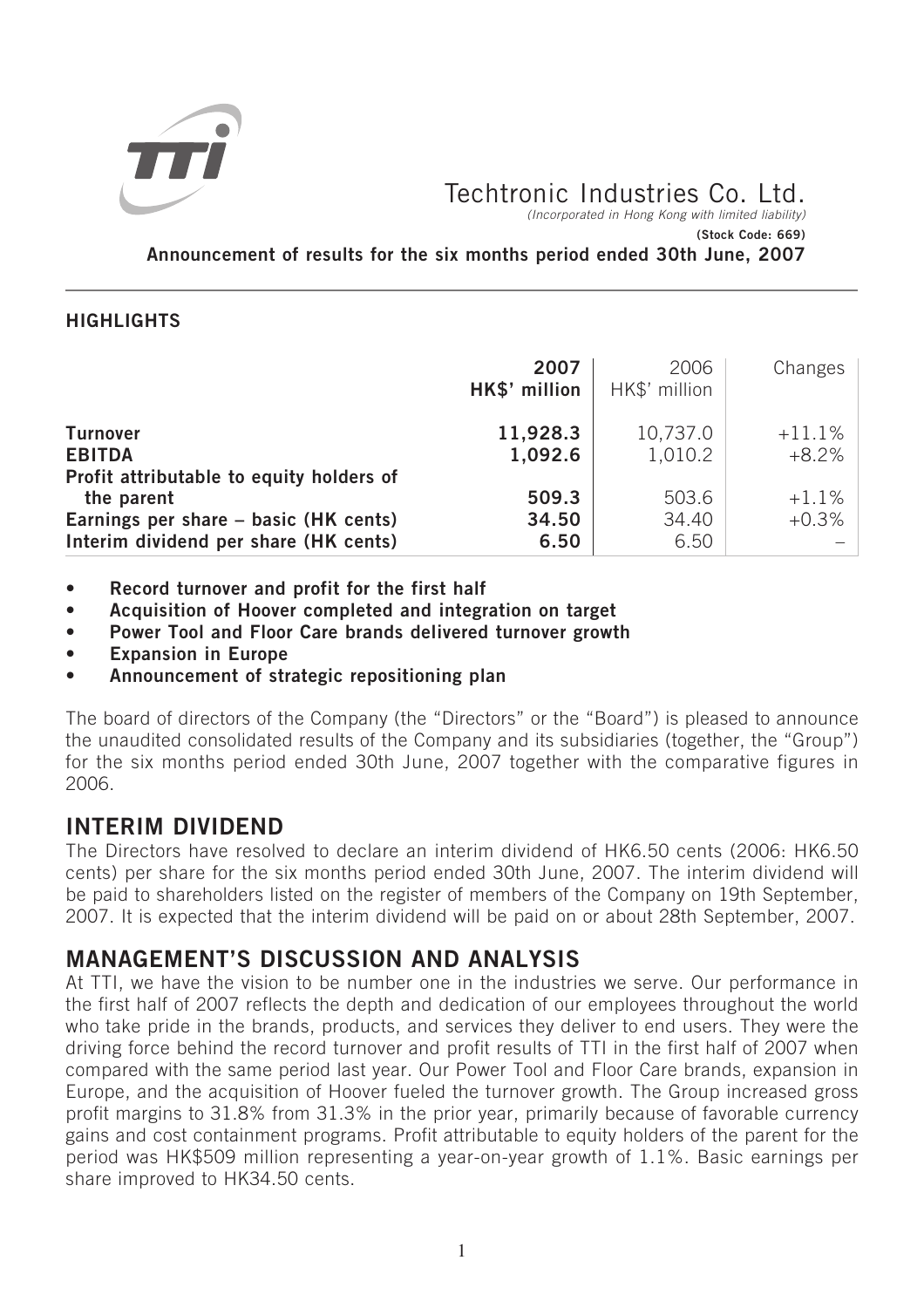Total Group turnover was HK\$11,928 million, an increase of 11.1% over the same period of 2006. Excluding contributions from the Hoover acquisition, the Floor Care business continued its turnaround with double-digit growth. The Power Equipment business declined primarily due to Outdoor Products. This decline was partially offset by the growth generated from our Power Tool brands. The Group's commitment to new products and our brands can be seen in the increased R&D and marketing spending during the period that will deliver benefits to our business going forward.

## **Strategic Repositioning Plan**

Over the past five years, the Group has grown substantially and aggressively, both organically and through acquisitions. In order to fully exploit the synergies and growth opportunities offered by our acquisitions and business scale, the Board of Directors has approved a series of strategic repositioning initiatives designed to significantly boost our future performance. These will include: a re-deployment of our global manufacturing and product development capabilities; expanding our highly recognized brands and our product categories in markets where they are under-represented; and a reorganization of our structures and resources around newly created business units for an even more efficient management of brands, products, and investments.

# **BUSINESS REVIEW**

## **Power Equipment**

The Power Equipment business, comprised of our leading brands Milwaukee®, AEG®, Ryobi® and Homelite®, favorably reported improved EBIT margins to 8.3% in the first half compared to 7.7% in the prior year period despite an environment of increasing commodity costs. The combined turnover in our core power tool markets of North America and Europe was up over last year, with both Consumer and Professional Power Tools delivering growth. Profit margins improved with business mix, productivity, and foreign currency gains. The rising material costs and other input costs were partially offset by new products, cost containment from our Continuous Improvement Programs (CIP), and the transfer program of Milwaukee. Outdoor Products enhanced profitability through manufacturing efficiencies and exiting lower margin products, paving the way for a new generation of products to roll out in 2008, but the product range adjustment and weather related slowdowns in parts of Europe and North America resulted in a turnover contraction compared to prior year. The overall Power Equipment business declined 5.8% over the same period in 2006 to HK\$8,249 million accounting for 69.2% of TTI turnover.

In North America Power Tools, the Ryobi<sup>®</sup> brand continued to excite consumers and value conscious professionals with the unique One+™ System. The successful One+™ cordless program is built around a single battery platform that can be used in one of the widest and most diverse affordable power tool product lines encouraging brand loyalty, thus leading to long term, end user dedication to the program. New product innovations and category expansions are regularly added to the system. The product range breadth and end user reach across consumers and professionals of the Ryobi® brand creates opportunities for growth and profitability in all market conditions.

Milwaukee has built a powerful leadership team that is driving forward the initiatives for proactively servicing the professional power tool distribution channels, strengthening the product portfolio to focus on core customer groups and product categories, reducing costs, and directing the savings into innovation and increased marketing. Commitment to the lithium ion battery power tools, exceptionally heavy duty V28™ and V18™ tools, has generated growth in the first half and new product introductions are slated for the second half and beyond. The implementation of Jobsite Solutions, the conversion program for creating Milwaukee® product and brand loyalties, was fully underway in the first half and winning favorable results.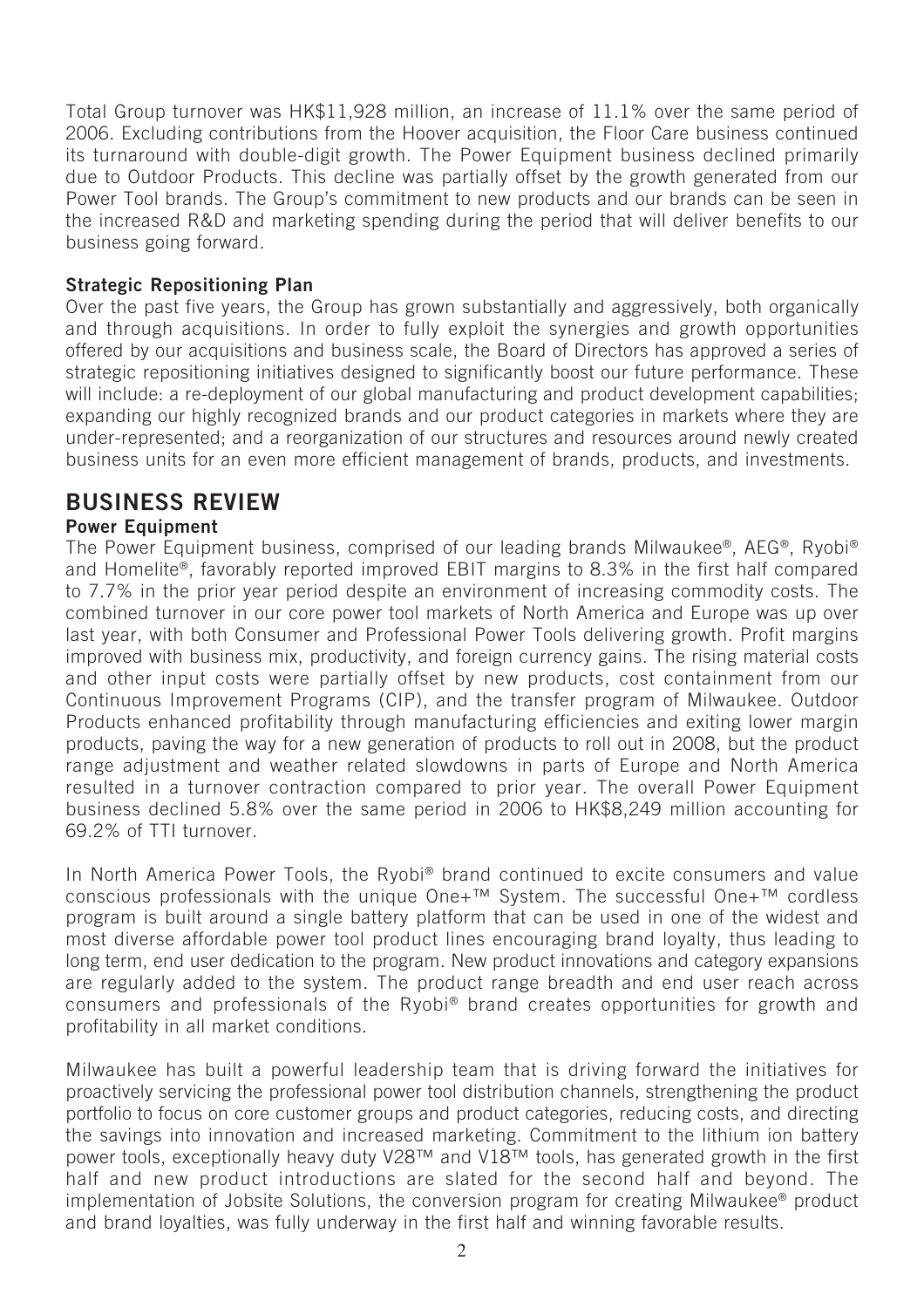In Europe, the Power Equipment business continued to build momentum, gaining traction in all the brands. The One  $+^{TM}$  System and other product lines branded under Ryobi® produced significant growth in important regions. The professional tool brands of Milwaukee® and AEG® expanded in most markets across Europe. The Homelite® Outdoor Products business introduced the new MightyLite™ portable petrol trimmers, edgers, and blowers as an element of the global launch of this innovative product range. The Power Tool Accessory business continued its expansion during the first half. In all, over 40 new products were introduced to the European market, which helped capture new business and strengthen our position with our customer base. Geographic, brand, and product opportunities exist for the Group, so a plan to centralize leadership into a European headquarters that will drive our strategy and engage more deeply with our customers is being implemented.

The Power Equipment business continued the operational improvement momentum from the second half of 2006, with progress on the transfer program of Milwauekee and implementation of global sourcing and CIP initiatives, but faced ongoing pressure from materials. The Strategic Repositioning Plan will further drive these initiatives to encompass the business on a global level. We are moving to global product planning and product development. Concept development centers are being linked and focused by end user and product category segments. Operational centralization and financial measurements are being aligned across the Group, as are global purchasing initiatives that leverage the Company's scale and reach. These key drivers will bring new levels of best costs and service to our customer base.

### **Floor Care**

The Floor Care business, including the Hoover contribution, reported an 85.7% increase in turnover to HK\$3,679 million, accounting for 30.8% of total TTI turnover. Building on the sales turnaround reported in the second half of 2006, the core business turned in double-digit growth even excluding contributions from the Hoover acquisition. Profit rose by 36.3% reflecting the impact of the robust turnover growth from our core Floor Care business.

These integration of Hoover was the primary focus in the first half of 2007. We are pleased to report that the Hoover integration is on track from both a timing and savings perspective. Adding the Hoover® brand to our already strong portfolio provides a name with iconic recognition that commands a premium positioning in the marketplace. This positioning is central to our product development strategy of delivering best in class performance with consumer driven innovation. In addition to the integration and in alignment with the strategic repositioning of the Company, the Floor Care business is moving to a global business unit structure to better focus and leverage product development, supply-chain, and manufacturing. A global R&D center was established in North America to focus and drive innovation across all the brands and product development globally.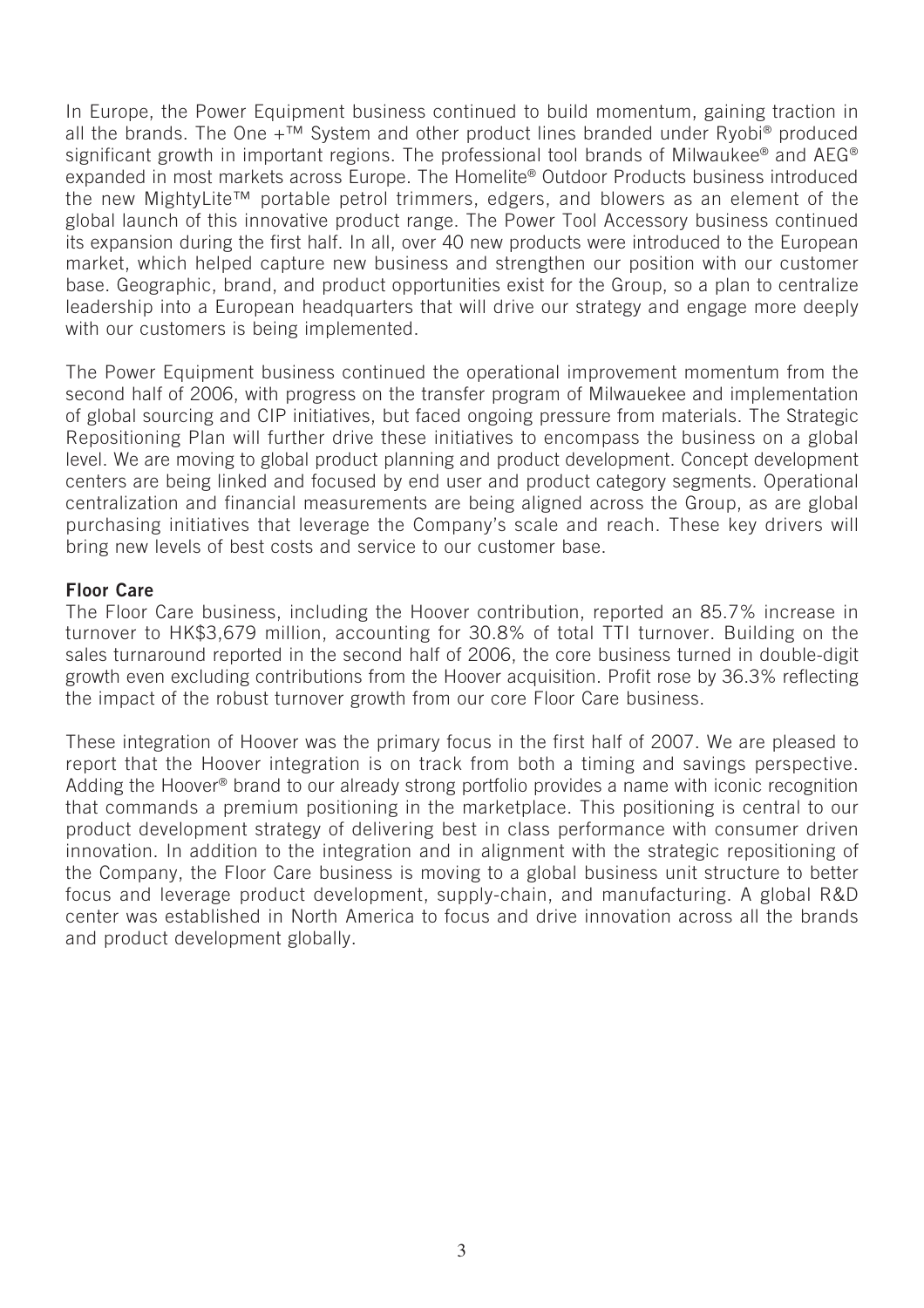In North America the core business grew during the first half as Dirt Devil® hand held Kone™ and upright Reaction<sup>™</sup> vacuums continued to perform well at major retailers. The consumer demand for these innovative products was boosted through advertising support during the period. New products, the designer series Kruz<sup>™</sup> and Kurv™ stick and hand held vacuums, will be launched in the third quarter further strengthening the Dirt Devil<sup>®</sup> positioning in these categories. Hoover will launch a new WindTunnel® upright vacuum which adds cyclonic dirt separation to its line up. Hoover plans to benefit from expansive TV advertising in the back half where we are marketing the WindTunnel®, FloorMate®, and SteamVac® cleaners, a powerful combination of cleaners which allow the consumer to clean nearly every surface in their home. Additionally, the first of a series of Sears® Kenmore® upright vacuums were introduced, a private label program that was awarded to us in 2006. The newly formed TTI Floor Care North America team is already benefiting from the scale created by the combination and rationalization of the Hoover<sup>®</sup> and Dirt Devil<sup>®</sup> sales and account teams, customer service, and service centers.

In Europe, the Vax<sup>®</sup> and Dirt Devil<sup>®</sup> businesses delivered strong double-digit growth. Vax<sup>®</sup>, a leader in the UK, its largest geographic market, expanded in a competitive economic environment, driven by an increase in the turnover of cylinder vacuums, the introduction of several new upright vacuums, ongoing marketing support of the new products, and the expansion into new retail channels. During the period, Vax® moved into the commercial segment with the introduction of a new commercial line of heavy duty vacuums. Dirt Devil®, a leading brand in Germany, its largest geographic market, grew through the launch and end user marketing support of several new, innovative canisters. In alignment with the strategic repositioning, business development programs and new sales offices have been initiated during the first half to expand the brands into new geographic markets across greater Europe.

# **FINANCIAL REVIEW Financial Results Result Analysis**

Turnover for the period under review amounted to HK\$11.9 billion, an increase of 11.1% as compared to the same period last year. Profit attributable to equity holders of the parent amounted to HK\$509.3 million, an increase of 1.1% over the HK\$503.6 million reported last year. Basic earnings per share was at HK34.50 cents, a slight improvement over HK34.40 cents last year.

The Group's results included the 5 months results of the Hoover operation. Excluding the Hoover contribution, turnover of the current business remained comparable to that of last year. EBITDA and EBIT however, increased by 3.8% and 4.7% respectively. Margins also improved at all levels. EBITDA margin at 9.8% (2006: 9.4%), EBIT margin at 7.1% (2006: 6.7%) and net profit margin at 4.8% (2006: 4.7%).

## **Gross Margin**

Gross margin improved from 31.3% to 31.8%. The improvement was the result of favorable currency gains in the Euro zone. Raw material costs increases and RMB appreciation were partially offset by new products, cost containment programs and Group synergies.

## **Operating Expenses**

Total operating expenses increased by 26.6% to HK\$3.4 billion, representing 28.2% (2006: 24.7%) of turnover. The increase was mainly due to the consolidation of Hoover's less efficient operation. Excluding Hoover, total expenses increased by 4.5%, representing 26.0% (2006: 24.7%) of revenue. The increase was mainly because of the 20.1% increase in R&D spending during the period. R&D expenses account for 2.5% of total revenue (2006: 2.1%).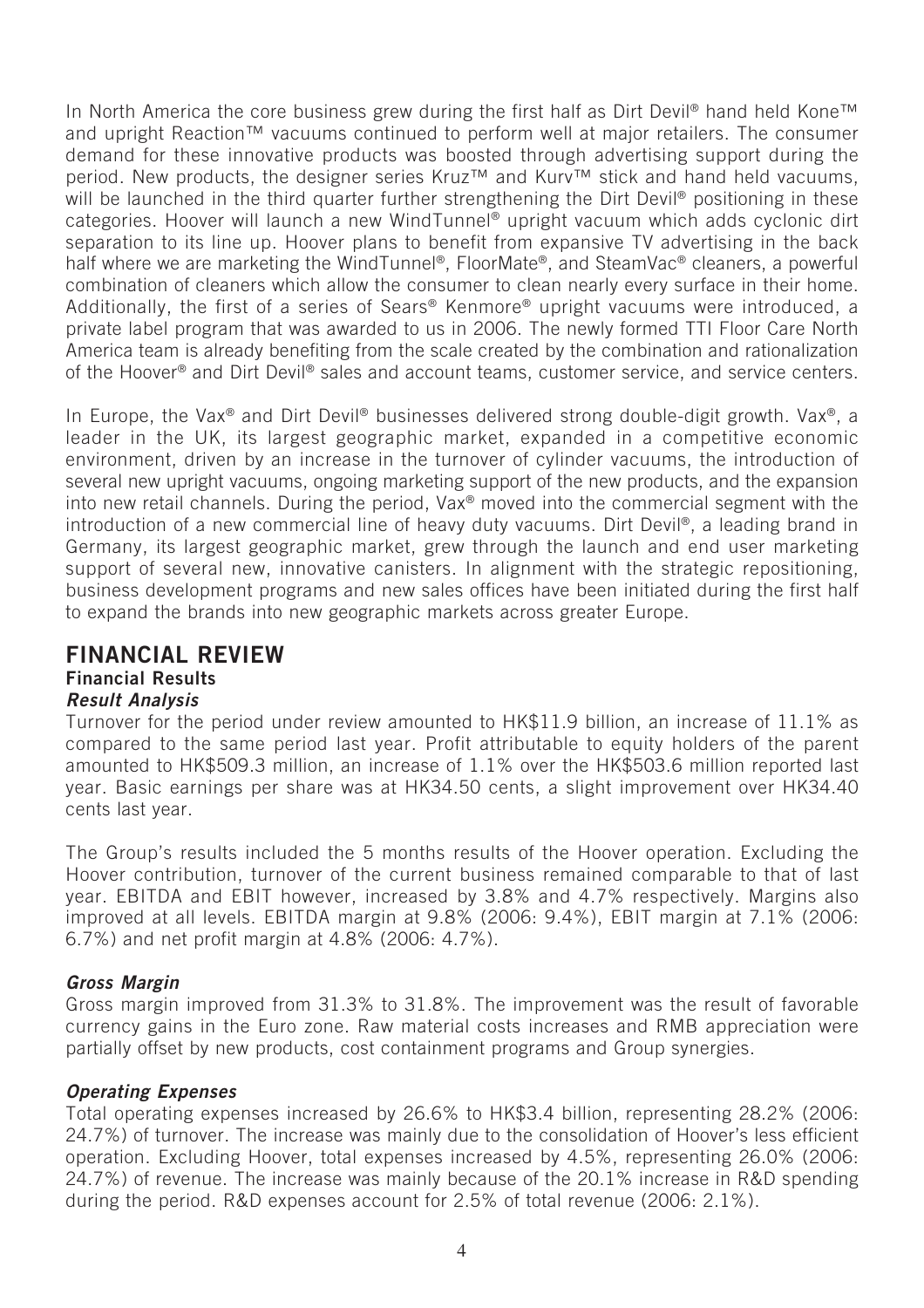Included in other income are settlement for disputed legal matters. The settlement agreement contains non-disclosure terms concerning the nature of the dispute, the parties to the dispute and other terms of the agreement.

Net interest expenses for the year amounted to HK\$167.6 million as compared to HK\$140.2 million last year. The increase was due to higher cost of funds during the year and the additional working capital required for the Hoover operation and factory expansion. Interest coverage, expressed as a multiple of earnings before interest and tax to total net interest was at 4.5 times (2006: 5.1 times).

The effective tax rate for the period was at 13.3% (2006: 13.1%). The consolidation of Hoover's operation will offer the Group additional opportunities for more efficient and effective tax planning.

## **Liquidity and Financial Resources**

### **Shareholders' Funds**

Total shareholders' funds amounted to HK\$7.5 billion, as compared to HK\$7.0 billion at 31st December, 2006, an increase of 7.1%.

### **Financial Position**

The Group's net gearing, expressed as a percentage of total net borrowing to equity attributable to equity holders, was at 79.3%, compared to 74.1% at the end 2006 or 76.2% at the same period last year. The Group's gearing was up as a result of the Hoover acquisition, with part of the proceeds being funded from internal resources and additional working capital required. The Group is confident the gearing will improve following the successful integration of various operations together with stringent working capital management.

### **Bank Borrowings**

Bank borrowings remained structured and balanced. The fixed interest notes arranged in 2003 and 2005 continued to contribute to the cost of borrowings in the rising interest rate environment.

On 12th June, 2007, the Group received notice that of the US\$140 million Zero Coupon Convertible Bonds in issue, US\$127.9 million, representing approximately 91.4% of the total bond outstanding, exercised their Put Option that the bonds be redeemed on 8th July, 2007. The Put amount had been fully settled on the due date.

The Group's major borrowings continued to be in US Dollars and HK Dollars. Other than the fixed rate notes and the unredeemed portion of the Zero Coupon Convertible Bonds, all borrowings are either LIBOR or Hong Kong best lending rates based. There is a natural hedge mechanism in place as the Group's major revenues are in US Dollars and currency exposure therefore is low. Currency, interest rate exposures together with cash management functions are all being closely monitored and managed by the Group's treasury team.

### **Working Capital**

Total inventory increased from HK\$4.0 billion to HK\$5.2 billion with the consolidation of Hoover's operation as compared to 31st December, 2006. The number of days inventory increased by 4 days from 67 days to 71 days. The increase was mainly due to the finished goods shipment arrangements at the period end and inventory level are normally higher during first half of the year.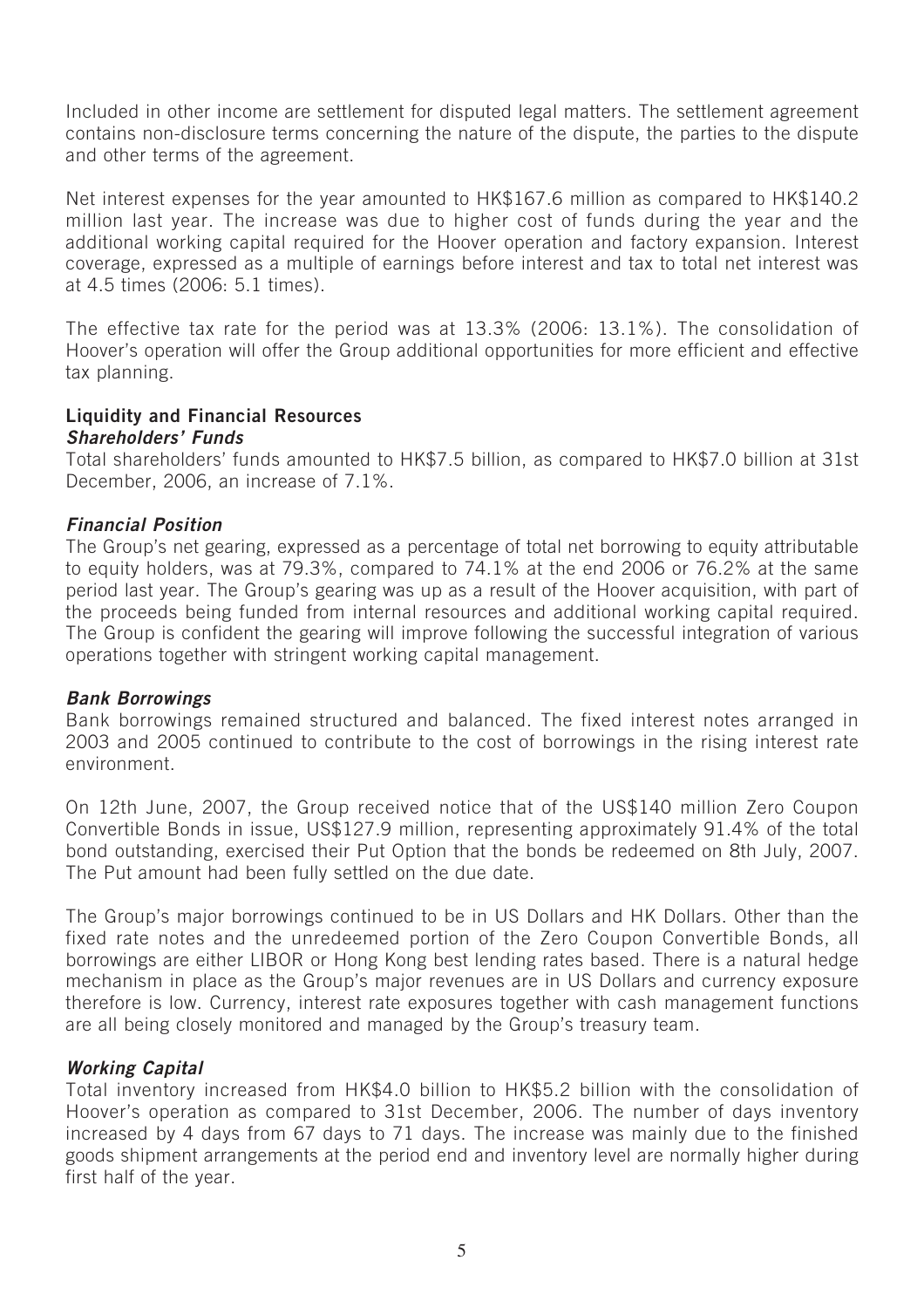Trade receivable turnover days were at 60 days as compared to 54 days at the end of 2006, mainly due to a difference in credit terms by Hoover. The Group exercised due care in managing credit exposures and is comfortable with the quality of our customers' portfolio and the trade receivables carried.

Average trade payable days remained comparable to that of last year at 57 days (2006: 56 days).

## **Capital Expenditure**

Total capital expenditure for the period amounted to HK\$309.3 million, including the factory expansion. This spending was in line with the Group's capital appropriation guideline.

### **Capital Commitment and Contingent Liability**

As at 30th June, 2007, total capital commitments amount to HK\$629.8 million, as compared to HK\$620.1 million at 31st December, 2006.

There were no material contingent liabilities or off balance sheet obligations.

### **Charges**

None of the Group's assets are charged or subject to encumbrance.

### **Acquisition**

On 7th December, 2006, the Directors announced that the Company on, 6th December, 2006, (US Eastern Standard Time) entered into the conditional Purchase and Sale Agreement ("PSA") to purchase the Hoover® Floor Care business from certain subsidiaries of Whirlpool Corporation. The total consideration for the purchase of the Hoover® assets and two operating subsidiaries consists of the payment of US\$107 million (approximately HK\$831 million) in cash to Maytag Corporation (on behalf of itself and the other sellers).

All of the conditions set out in the PSA have been fulfilled as per our announcement dated 30th January, 2007 and the transaction was completed on 31st January, 2007, and was fully settled at the closing of the transaction by internal resources.

We are in the process of finalizing the evaluation of the acquired assets and liabilities accordingly to HKFRS 3, Accounting for Business Combinations. For that purpose, we have retained appraisers and actuaries who have been working on the valuation of the acquired property, plant and equipment, intangibles, and long-term post retirement benefits. We expect this valuation to be completed and audited by the 4th quarter of this year.

### **Strategic Repositioning Plan**

Over the past five years, the Group has grown substantially and aggressively, both organically and through acquisitions. In order to fully exploit the synergies and growth opportunities offered by our acquisitions and business scale, the Board of Directors has approved a series of strategic repositioning initiatives designed to significantly boost our future performance. These will include: a re-deployment of our global manufacturing and product development capabilities; expanding our highly recognized brands and our product categories in markets where they are under-represented; and a reorganization of our structures and resources around newly created business units for even more efficient management of brands, products, and investments.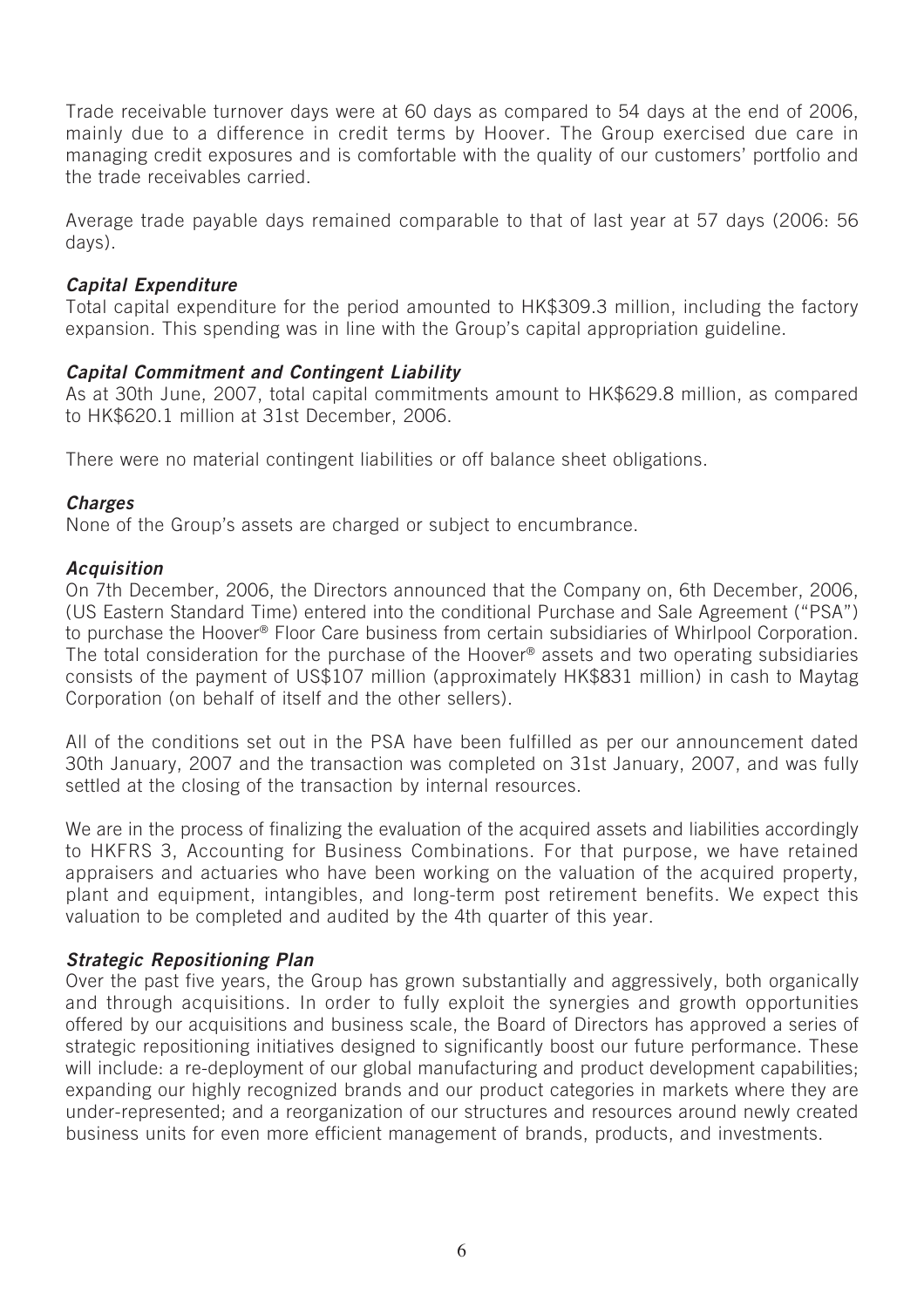We started to implement this plan during the 1st half of the year which generated a pre-tax restructuring charge of HK\$64.7 million (US\$8.3 million). In addition to the restructuring charge, we incurred related pre-tax expenses of HK\$23 million (US\$3 million) that do not qualify as exit costs under HKFRS and that were charged to our operation costs during the first half. As the plan continues to develop, we estimate the future pre-tax cost of the program to be approximately HK\$1,105 million (US\$142 million), HK\$795 million (US\$102 million) to be recognized in the second half of 2007 and the balance to be recognized in 2008. We estimate that the non-cash portion of this charge is approximately HK\$429 million (US\$55 million). We estimate that 35% of the cash portion, approximately HK\$238 million (US\$31 million), will be paid out in 2007, that 54%, approximately HK\$367 million (US\$47 million) will be paid out in 2008, and the balance to be paid in 2009. In addition to these restructuring charges, we expect to incur related pre-tax expenses of HK\$172 million (US\$22 million) that do not qualify as exit costs under HKFRS and that will be charged to our operation costs over the next three years.

Upon completion of the Strategic Repositioning Plan, the anticipated annualized pre-tax savings should be over HK\$550 Million (US\$70 million).

### **Human Resources**

The Group employed a total of 23,674 employees (2006: 23,468 employees) in Hong Kong and overseas. Total staff cost for the period under review including Hoover amounted to HK\$1,532.0 million as compared to HK\$1,271.1 million in the same period last year without Hoover.

The Group regards human capital as vital for the Group's continuous growth and profitability and remains committed to improve the quality, competence and skills of all employees. It provides job related training and leadership development programs throughout the organization. The Group continues to offer competitive remuneration packages, discretionary share options and bonuses to eligible staff, based on the performance of the Group and the individual employee.

# **OUTLOOK**

Our vision of powerful brands, innovative products, exceptional people and best costs continues to be our compass for success going forward. We believe in the power of the brands in our portfolio. Each has a strong heritage of delivering innovative, quality products to the market over a sustained period of time. Our goal is to add to this heritage by maximizing the talent within those organizations and building on the foundations that made them so successful in the first place. Our strategies and Group synergies will create a winning combination to compete effectively with expanded product lines in multiple markets on a global basis. We are excited about the future of this Company because we are building and investing in the programs that will take us to the next level of performance.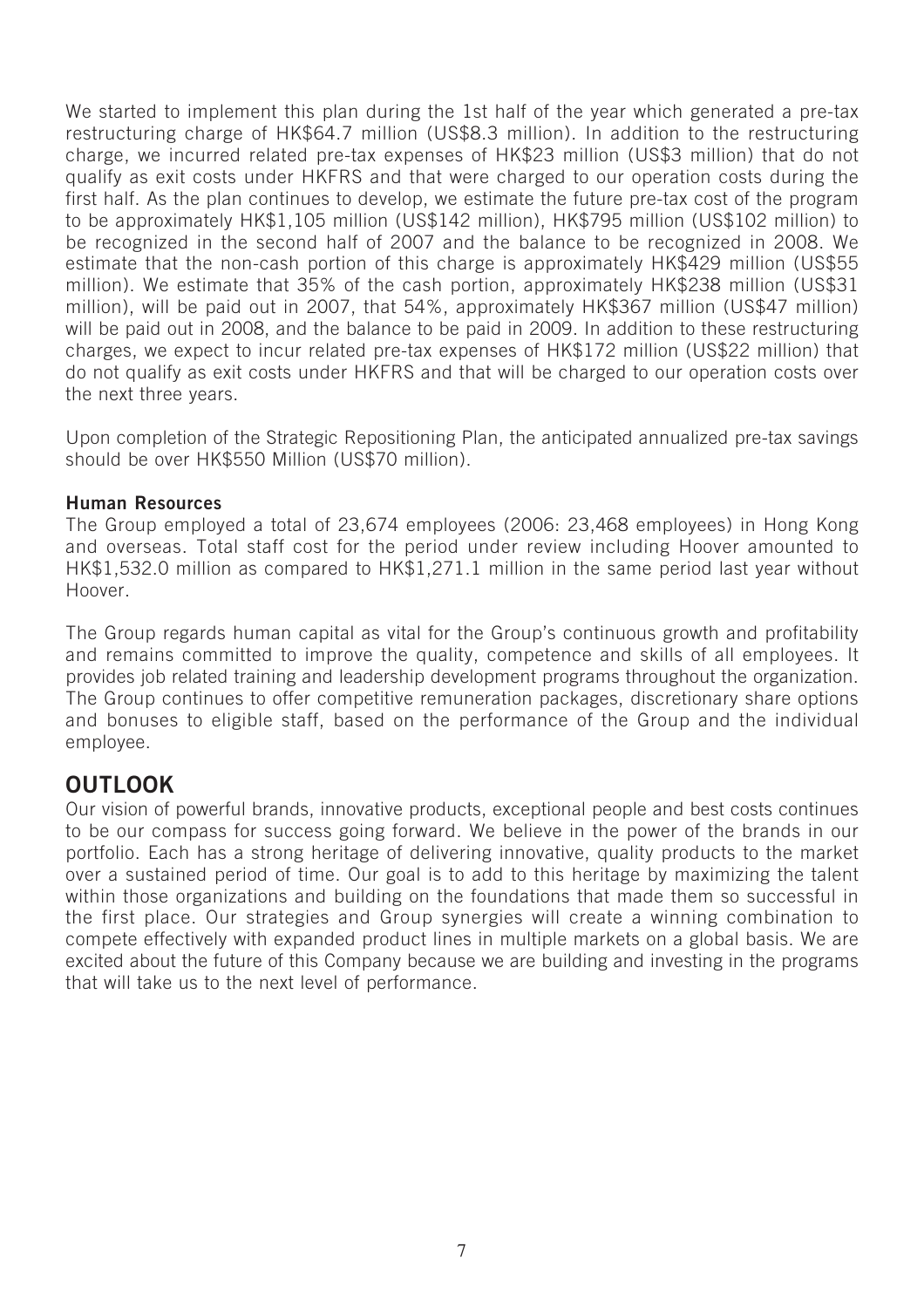Our Power Equipment business has exhibited strength during a challenging North American economic climate. The second half will benefit from the robust European businesses, strength in Consumer Tools, new product introductions, and improved marketing initiatives to introduce customers to our brands and new products. Major new product launches in lithium ion cordless technology are planned for the second half. Geographic expansion programs, such as the new Middle East office and the Ryobi® brand launch into Mexico, will bring benefits in the second half. Outdoor Products should rebound late in the year when the major new product development programs of Homelite® electric trimmers and blowers, Homelite® petrol chainsaws, Ryobi® petrol trimmers, and petrol pressure washers are launched in North America and globally later in 2008. In addition, most of the advertising and marketing supports are scheduled for the second half of the year. We expect a robust response to this focused marketing push.

The efforts underway on the integration project of Hoover remained on track during the first half, creating the expected synergies with our existing Floor Care business. Operationally, this is beginning to bring benefits to the Hoover® business by leveraging the TTI manufacturing and supply-chain. Creation of the global management team and R&D center, coupled with the integration of product development, sales management, marketing, and back office functions with the existing Dirt Devil<sup>®</sup> business will bring second half benefits. Both Hoover<sup>®</sup> and Dirt Devil® will have several high potential new product launches during the second half, which are the initial steps of the global new product programs being undertaken to drive the business growth to new levels. We expect Europe will bring positive gains as expansion into new markets begins to roll out. Additionally, the private label Sears® Kenmore® line of vacuums will contribute to the growth of our floor care business.

The management of the Group is committed to executing the Strategic Repositioning Plan over the next three years in alignment with our strategies and goals. The changing global landscape for low cost manufacturing, material and logistic costs, and tax management requires a reassessment of our global manufacturing plans, making this initiative an important aspect to our future profitability. This wide-ranging program when executed will offer a renewed business platform for our powerful brands, making sure we capitalize on their history of success with expanded product categories and entrance into new geographic markets. This program also focuses intently on the broad management strength throughout our organization as our internal leadership development programs and acquisitions have built a diverse and highly experienced management team that penetrates every division. The results should improve the best cost position of our products and services, bring best-in-class practices across our global operations and supply-chain, maximize the R&D resources for product development, and expand our onthe-ground sales and marketing reach and expertise.

# **AUDIT COMMITTEE**

An Audit Committee of the Board has been established since 1999. Its written terms of reference for the role and function of the Audit Committee has been published on the Company's website (www.ttigroup.com). The role and function of the Audit Committee is to assist the Board to ensure that an effective system of internal control and compliance with the Group's obligations under the Main Board Listing Rules and other applicable laws and regulations is in place, and to oversee the integrity of the financial statements of the Group.

The Audit Committee is comprised of three independent non-executive directors, namely Mr. Joel Arthur Schleicher (Chairman), Mr. Christopher Patrick Langley OBE and Mr. Manfred Kuhlmann. All members of the Audit Committee have professional, financial or accounting qualifications.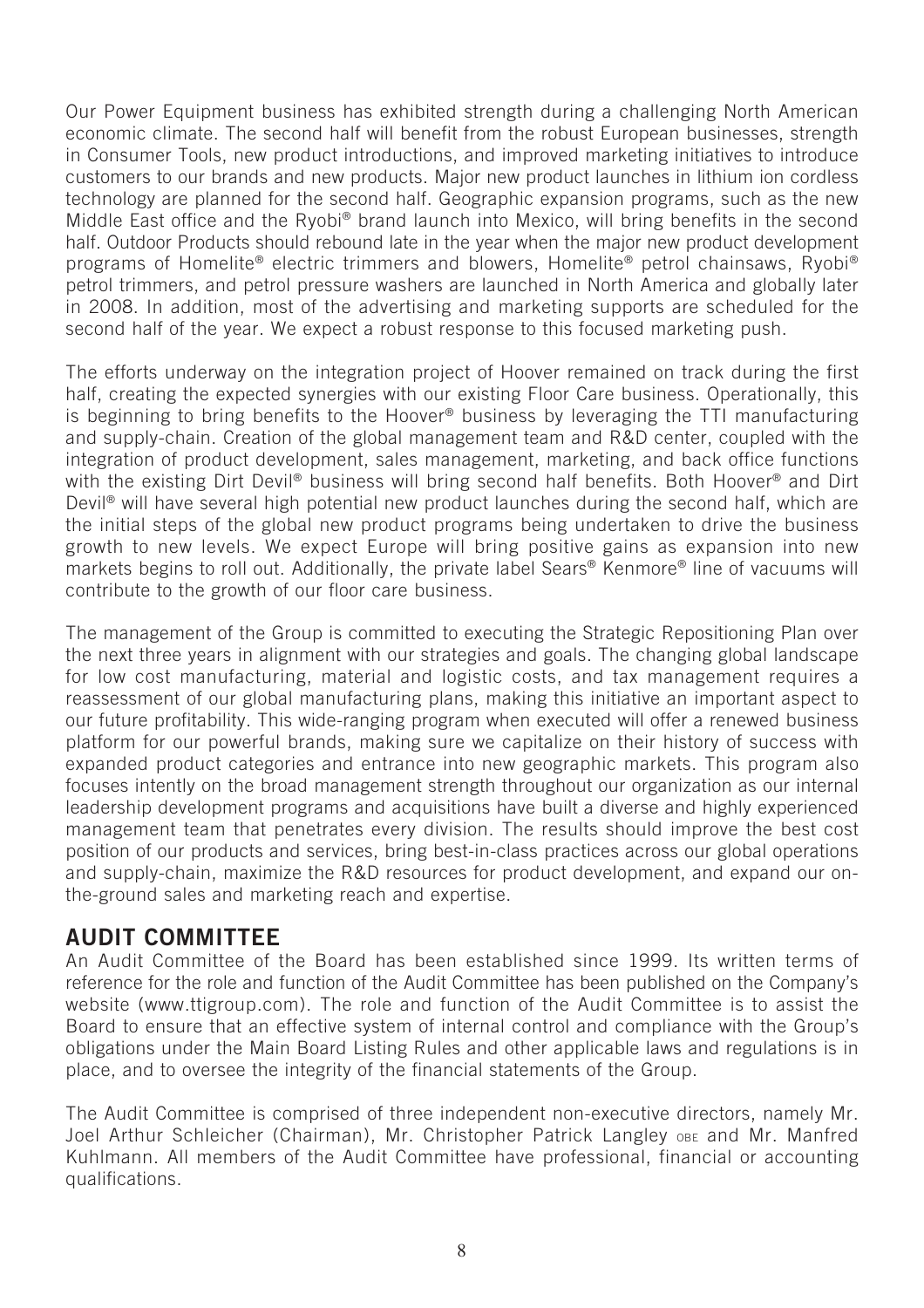# **COMPLIANCE WITH THE CODE ON CORPORATE GOVERNANCE PRACTICES OF THE MAIN BOARD LISTING RULES**

The Company confirms that it has complied with all the code provisions of the Code on Corporate Governance Practices as set out in Appendix 14 to the Main Board Listing Rules throughout the six months period ended 30th June, 2007, save that:

- 1. The roles of Chairman and the Chief Executive Officer of the Company are both performed by Mr. Horst Julius Pudwill. The Company does not currently propose to separate the functions of its Chairman and Chief Executive Officer, as both the Board and senior management of the group has significantly benefited from the leadership, support and experience of Mr. Horst Julius Pudwill.
- 2. None of the directors is appointed for a specific term since they are subject to retirement by rotation and reelection in accordance with the Articles of Association of the Company. Under Article 103 of the Articles of Association of the Company, one third of the Board must retire by rotation at each annual general meeting of the Company and, if eligible, offer themselves for re-election.

## **COMPLIANCE WITH THE MODEL CODE OF THE MAIN BOARD LISTING RULES**

The Board has adopted the provisions of the Model Code for Securities Transactions by Directors of Listed Issuers set out in Appendix 10 to the Main Board Listing Rules (the "Model Code"). The Company confirms that, after specific enquiry with each Director, all Directors have confirmed compliance with the Model Code during the six months period ended 30th June, 2007. The Board has also adopted a code of conduct, on terms no less onerous than the Model Code, that applies to securities transactions of all relevant employees who may be in possession of unpublished price-sensitive information in relation to the Company's shares, and which is now published on the Company's website (www.ttigroup.com).

# **REVIEW OF ACCOUNTS**

Disclosure of financial information in this announcement complies with Appendix 16 of the Main Board Listing Rules. The Audit Committee, in conjunction with the senior management of the Group, has reviewed this announcement. Together with the Company's external auditors, Deloitte Touche Tohmatsu, it has reviewed the unaudited financial statements of the Company for the six months period ended 30th June, 2007. It has also reviewed with senior management of the Group the accounting principles and practices adopted by the Group and discussed internal controls and financial reporting matters. The Board acknowledges its responsibility for the preparation of the accounts of the Group.

# **PURCHASE, SALES OR REDEMPTION OF SHARES**

There has been no purchase, sale or redemption of shares of the Company by the Company or any of its subsidiaries during the period.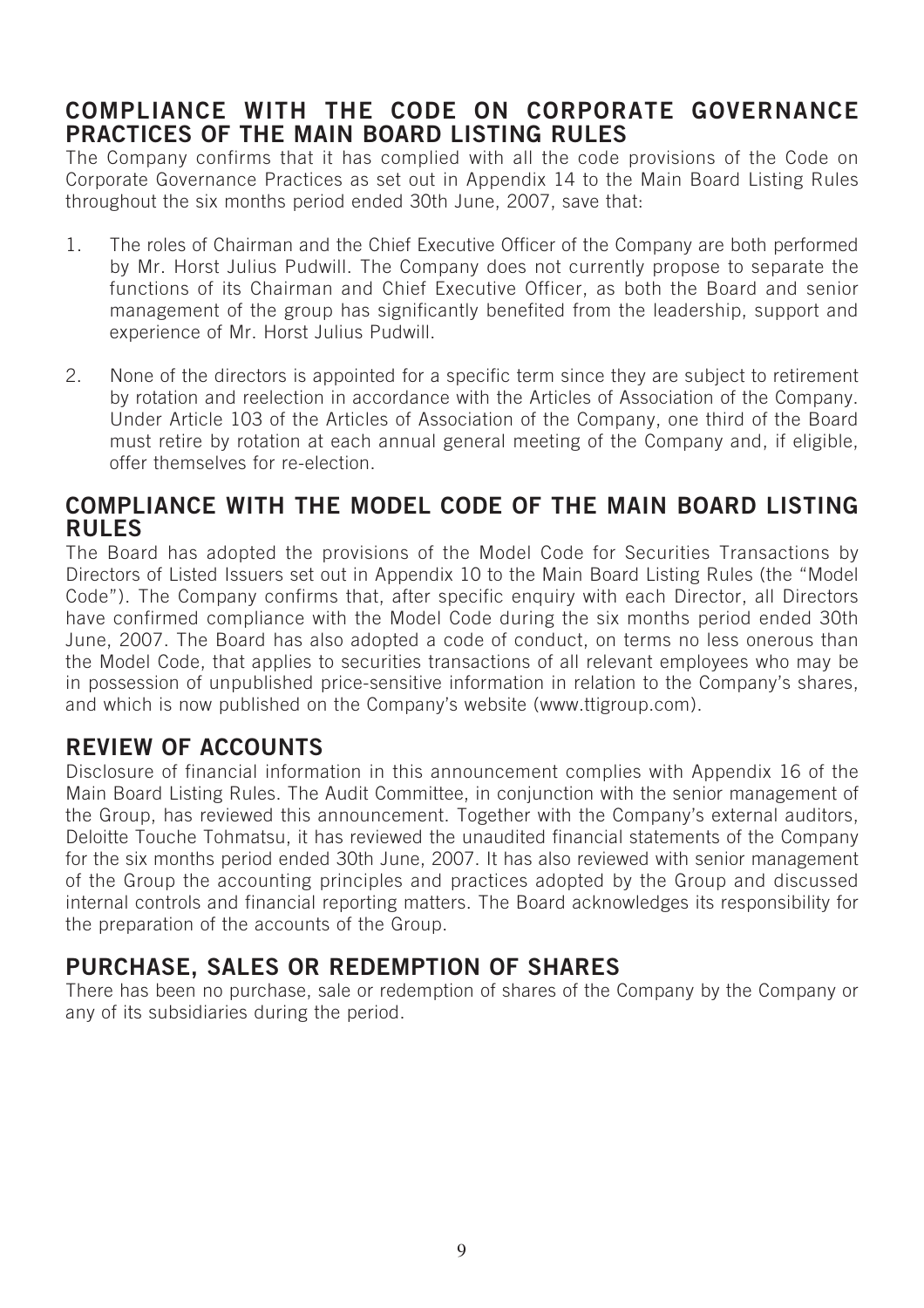# **CLOSURE OF REGISTER OF MEMBERS**

The register of members of the Company will be closed from Monday, 17th September, 2007 to Wednesday, 19th September, 2007, both days inclusive. In order to qualify for the interim dividend, all transfers accompanied by the relevant share certificates must be lodged with the Company's share registrars, Tricor Secretaries Limited, at 26/F., Tesbury Centre, 28 Queen's Road East, Hong Kong not later than 4:00p.m. on Friday, 14th September, 2007.

# **PUBLICATION OF INTERIM RESULTS AND INTERIM REPORT**

This results announcement is published on the Company's website (www.ttigroup.com) and the website of Hong Kong Exchanges and Clearing Limited. The 2007 interim report will be dispatched to the shareholders of the Company on or about Tuesday, 4th September, 2007 and will be available at the above websites at the same time.

By order of the Board **Horst Julius Pudwill** Chairman and Chief Executive Officer

Hong Kong, 21st August, 2007

As at the date of this announcement, the Board comprises five Group Executive Directors, namely Mr. Horst Julius Pudwill (Chairman and Chief Executive Officer), Dr. Roy Chi Ping Chung JP (Vice Chairman), Mr. Patrick Kin Wah Chan, Mr. Frank Chi Chung Chan and Mr. Stephan Horst Pudwill, one Non-executive Director, namely Mr. Vincent Ting Kau Cheung, and three Independent Non-executive Directors, namely Mr. Joel Arthur Schleicher, Mr. Christopher Patrick Langley OBE and Mr. Manfred Kuhlmann.

All trademarks used are intellectual property of their respective owners and are protected under trademark law.

The use of the trademark Ryobi® is pursuant to a license granted by Ryobi Limited.

RIDGID® is a registered trademark of Ridgid, Inc., part of Emerson Professional Tools, a business of St. Louisbased Emerson (NYSE: EMR). The orange color used on these products and the combination of orange and grey are trademarks for RIDGID® brand power tools.

Sears®, Craftsman® and Kenmore® brands are registered trademarks of Sears Brands, LLC.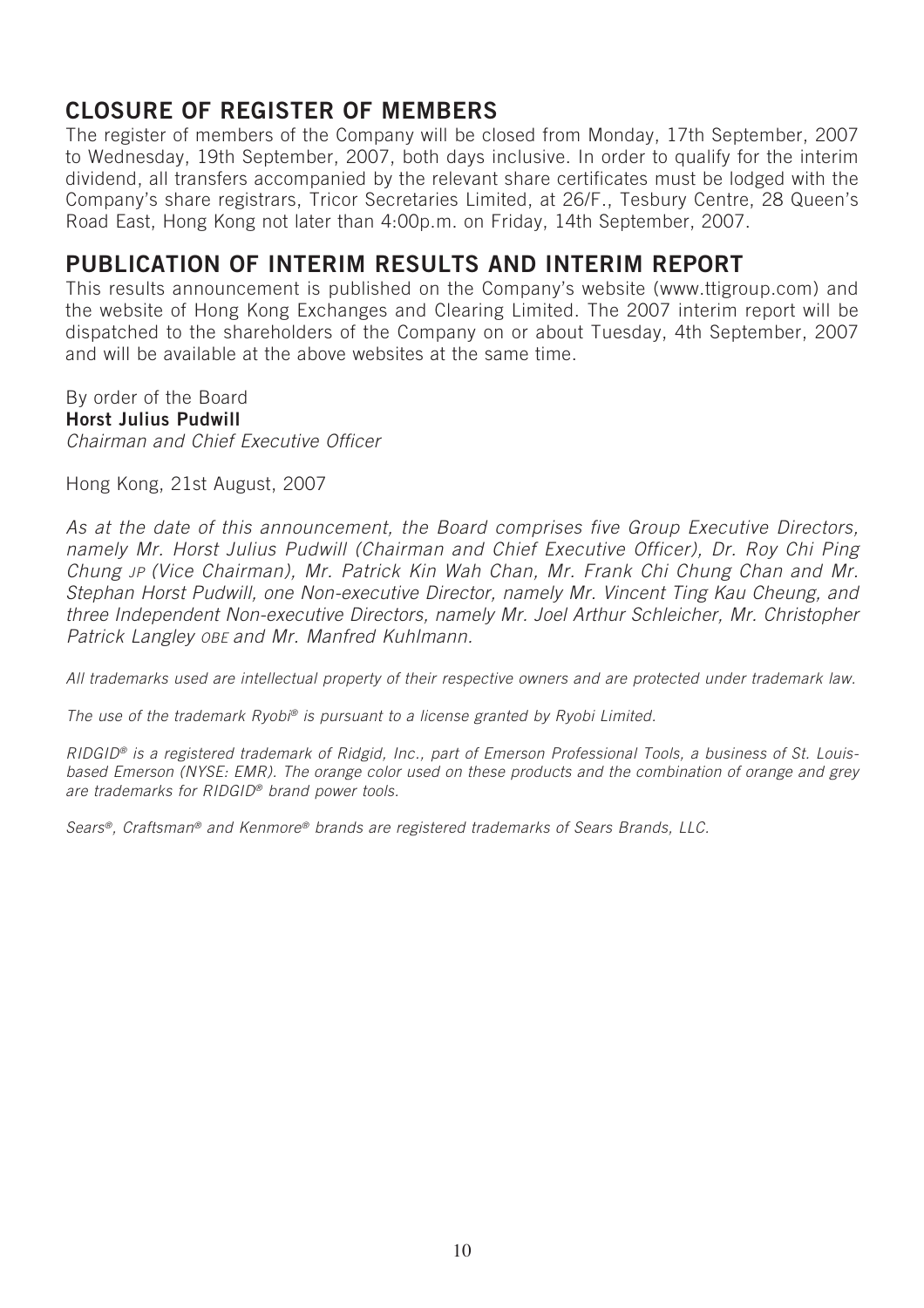# **RESULTS SUMMARY**

# **CONDENSED CONSOLIDATED INCOME STATEMENT (UNAUDITED)**

For the six months period ended 30th June, 2007

|                                                                                                 | <b>Notes</b>   | 2007<br><b>HK\$'000</b>                                    | 2006<br>HK\$'000                                          | 2007<br>US\$'000<br>(Note 12)                      | 2006<br>US\$'000<br>(Note 12)                      |
|-------------------------------------------------------------------------------------------------|----------------|------------------------------------------------------------|-----------------------------------------------------------|----------------------------------------------------|----------------------------------------------------|
| Turnover<br>Cost of sales                                                                       | $\overline{2}$ | 11,928,328<br>(8, 138, 094)                                | 10,736,950<br>(7, 376, 562)                               | 1,529,273<br>(1,043,345)                           | 1,376,532<br>(945, 713)                            |
| Gross profit<br>Other income<br>Interest income<br>Selling, distribution, advertising and       |                | 3,790,234<br>327,133<br>47,914                             | 3,360,388<br>17,253<br>42,310                             | 485,928<br>41,940<br>6,143                         | 430,819<br>2,212<br>5,424                          |
| warranty expenses<br>Administrative expenses<br>Research and development costs<br>Finance costs |                | (1, 503, 172)<br>(1, 581, 014)<br>(273, 253)<br>(215, 519) | (1, 195, 151)<br>(1, 234, 575)<br>(223,086)<br>(182, 491) | (192, 714)<br>(202, 694)<br>(35, 032)<br>(27, 631) | (153, 224)<br>(158, 279)<br>(28, 601)<br>(23, 396) |
| Profit before share of results of associates<br>and taxation<br>Share of results of associates  |                | 592,323<br>(1,097)                                         | 584,648<br>(1, 149)                                       | 75,940<br>(141)                                    | 74,955<br>(147)                                    |
| Profit before taxation<br>Taxation                                                              | 3              | 591,226<br>(78, 402)                                       | 583,499<br>(76, 591)                                      | 75,799<br>(10, 052)                                | 74,808<br>(9,819)                                  |
| Profit for the period                                                                           | 4              | 512,824                                                    | 506,908                                                   | 65,747                                             | 64,989                                             |
| Attributable to:<br>Equity holders of the parent<br>Minority interests                          |                | 509,270<br>3,554                                           | 503,630<br>3,278                                          | 65,291<br>456                                      | 64,569<br>420                                      |
|                                                                                                 |                | 512,824                                                    | 506,908                                                   | 65,747                                             | 64,989                                             |
| <b>Dividends</b>                                                                                |                | (189, 636)                                                 | (184, 609)                                                | (24, 312)                                          | (23, 668)                                          |
| Earnings per share (HK/US cents)<br><b>Basic</b><br>Diluted                                     | 5              | 34.50<br>33.17                                             | 34.40<br>32.94                                            | 4.42<br>4.25                                       | 4.41<br>4.22                                       |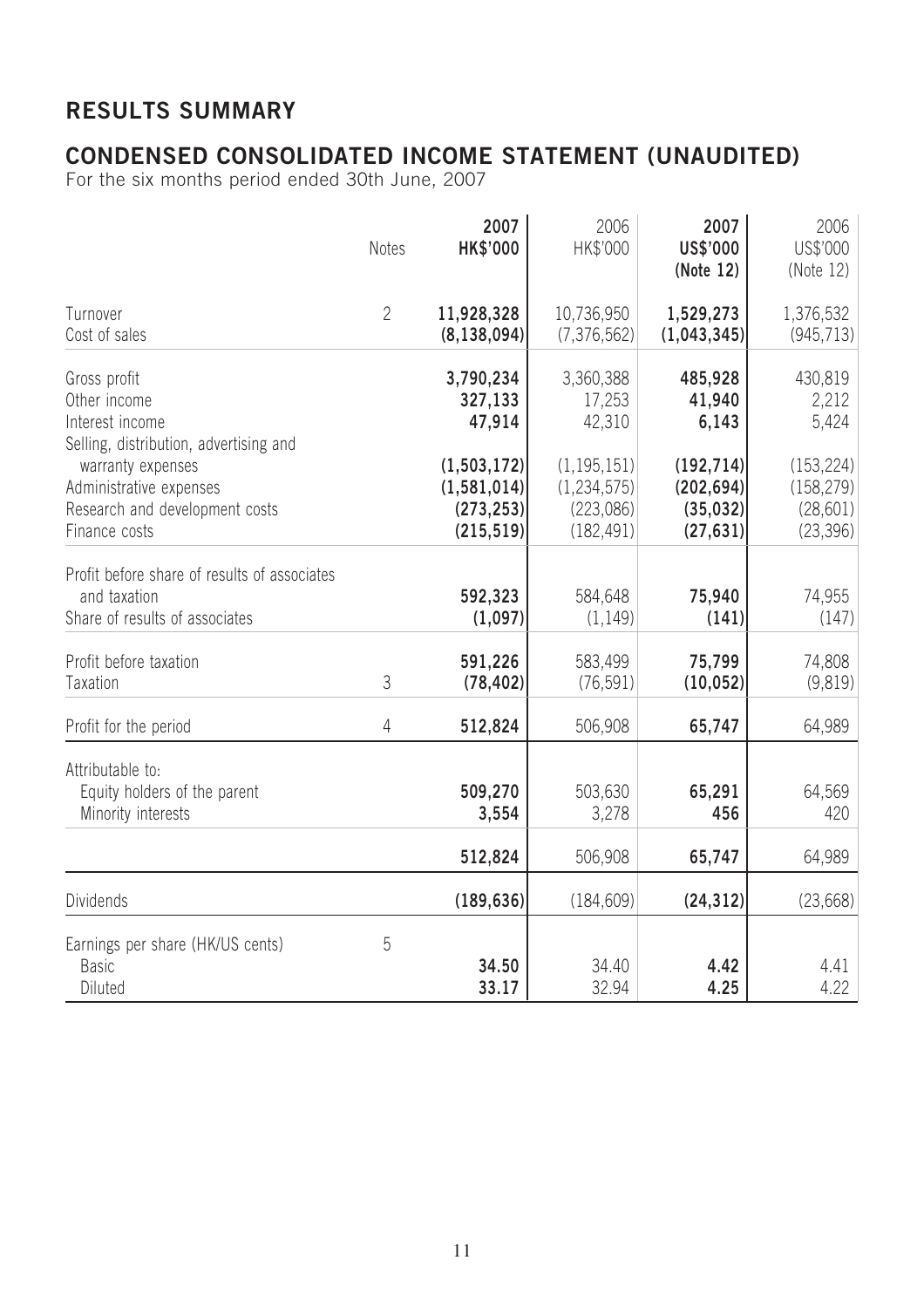# **CONDENSED CONSOLIDATED BALANCE SHEET**

As at 30th June, 2007

|                                                                                                                                                                                                                                                                                                                                       | <b>Notes</b> | 30th June<br>2007<br><b>HK\$'000</b><br>(Unaudited)                                                                        | 31st December<br>2006<br>HK\$'000<br>(Audited)                                                                 | 30th June<br>2007<br>US\$'000<br>(Note 12)                                                                   | 31st December<br>2006<br>US\$'000<br>(Note 12)                                                    |
|---------------------------------------------------------------------------------------------------------------------------------------------------------------------------------------------------------------------------------------------------------------------------------------------------------------------------------------|--------------|----------------------------------------------------------------------------------------------------------------------------|----------------------------------------------------------------------------------------------------------------|--------------------------------------------------------------------------------------------------------------|---------------------------------------------------------------------------------------------------|
| <b>ASSETS</b><br>Non-current assets                                                                                                                                                                                                                                                                                                   |              |                                                                                                                            |                                                                                                                |                                                                                                              |                                                                                                   |
| Property, plant and equipment<br>Lease prepayments<br>Goodwill<br>Intangible assets<br>Interests in associates<br>Available-for-sale investments<br>Deferred tax assets                                                                                                                                                               | 6 & 10       | 2,381,758<br>67,793<br>4,062,218<br>1,686,551<br>193,308<br>43,449<br>759,840                                              | 1,791,746<br>66,659<br>4,042,996<br>1,620,181<br>192,989<br>43,315<br>706,493                                  | 305,354<br>8,691<br>520,797<br>216,224<br>24,783<br>5,570<br>97,415                                          | 229,711<br>8,546<br>518,333<br>207,716<br>24,742<br>5,553<br>90,576                               |
|                                                                                                                                                                                                                                                                                                                                       |              | 9,194,917                                                                                                                  | 8,464,379                                                                                                      | 1,178,834                                                                                                    | 1,085,177                                                                                         |
| <b>Current assets</b><br>Inventories<br>Trade and other receivables<br>Deposits and prepayments<br><b>Bills receivables</b><br>Tax recoverable<br>Trade receivables from associates<br>Held-for-trading investments in Hong Kong<br>Bank balances, deposits and cash                                                                  | 7<br>7       | 5,207,677<br>4,865,455<br>773,237<br>320,678<br>245,978<br>8,556<br>7,800<br>3,677,219                                     | 4,019,883<br>3,827,038<br>544,977<br>578,560<br>150,312<br>8,554<br>7,800<br>3,718,798                         | 667,651<br>623,776<br>99,133<br>41,113<br>31,536<br>1,097<br>1,000<br>471,438                                | 515,370<br>490,646<br>69,869<br>74,174<br>19,271<br>1,097<br>1,000<br>476,769                     |
|                                                                                                                                                                                                                                                                                                                                       |              | 15,106,600                                                                                                                 | 12,855,922                                                                                                     | 1,936,744                                                                                                    | 1,648,196                                                                                         |
| <b>Current liabilities</b><br>Trade and other payables<br>Bills payables<br>Warranty provision<br>Trade payable to an associate<br>Dividend payable<br>Tax payable<br>Obligations under finance leases - due<br>within one year<br>Discounted bills with recourse<br>Unsecured borrowings – due within one year 14<br>Bank overdrafts | 8<br>8       | 4,341,451<br>348,948<br>395,609<br>1,293<br>189,636<br>307,910<br>15,947<br>2,278,262<br>1,428,865<br>419,994<br>9,727,915 | 3,118,120<br>335,455<br>369,638<br>11,811<br>168,769<br>18,535<br>2,501,155<br>421,849<br>268,725<br>7,214,057 | 556,597<br>44,737<br>50,719<br>166<br>24,312<br>39,476<br>2,044<br>292,085<br>183,187<br>53,845<br>1,247,168 | 399,759<br>43,007<br>47,389<br>1,514<br>21,637<br>2,376<br>320,661<br>54,083<br>34,452<br>924,878 |
| Net current assets                                                                                                                                                                                                                                                                                                                    |              | 5,378,685                                                                                                                  | 5,641,865                                                                                                      | 689,576                                                                                                      | 723,318                                                                                           |
| Total assets less current liabilities                                                                                                                                                                                                                                                                                                 |              | 14,573,602                                                                                                                 | 14,106,244                                                                                                     | 1,868,410                                                                                                    | 1,808,495                                                                                         |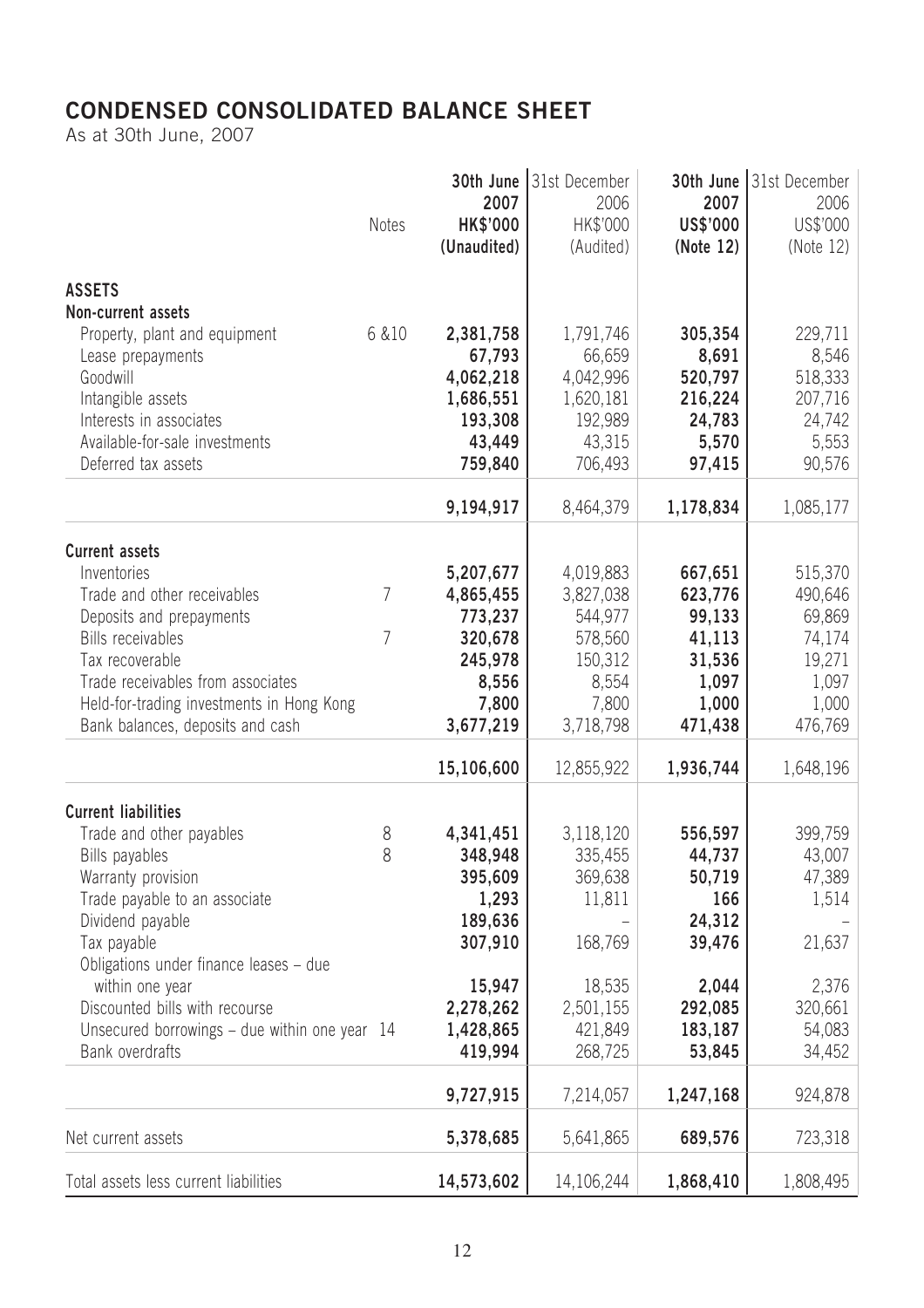|                                           |              | 30th June<br>2007              | 31st December<br>2006 | 30th June<br>2007     | 31st December<br>2006 |
|-------------------------------------------|--------------|--------------------------------|-----------------------|-----------------------|-----------------------|
|                                           | <b>Notes</b> | <b>HK\$'000</b><br>(Unaudited) | HK\$'000<br>(Audited) | US\$'000<br>(Note 12) | US\$'000<br>(Note 12) |
| <b>CAPITAL AND RESERVES</b>               |              |                                |                       |                       |                       |
| Share capital<br>Reserves                 | 9            | 150,505<br>7,346,029           | 146,522<br>6,850,008  | 19,296<br>941,798     | 18,785<br>878,208     |
| Equity attributable to equity holders     |              |                                |                       |                       |                       |
| of the parent                             |              | 7,496,534                      | 6,996,530             | 961,094               | 896,993               |
| Minority interests                        |              | 85,000                         | 81,445                | 10,897                | 10,442                |
| Total equity                              |              | 7,581,534                      | 7,077,975             | 971,991               | 907,435               |
| <b>NON-CURRENT LIABILITIES</b>            |              |                                |                       |                       |                       |
| Obligations under finance leases - due    |              |                                |                       |                       |                       |
| after one year<br>Convertible bonds       |              | 124,272<br>1,119,718           | 125,529<br>1,105,834  | 15,932<br>143,554     | 16,093<br>141,774     |
| Unsecured borrowings – due after one year | 14           | 4,235,176                      | 4,464,353             | 542,971               | 572,353               |
| Retirement benefit obligations            |              | 980,956                        | 834,087               | 125,764               | 106,934               |
| Deferred tax liabilities                  |              | 531,946                        | 498,466               | 68,198                | 63,906                |
|                                           |              | 6,992,068                      | 7,028,269             | 896,419               | 901,060               |
| Total equity and non-current liabilities  |              | 14,573,602                     | 14,106,244            | 1,868,410             | 1,808,495             |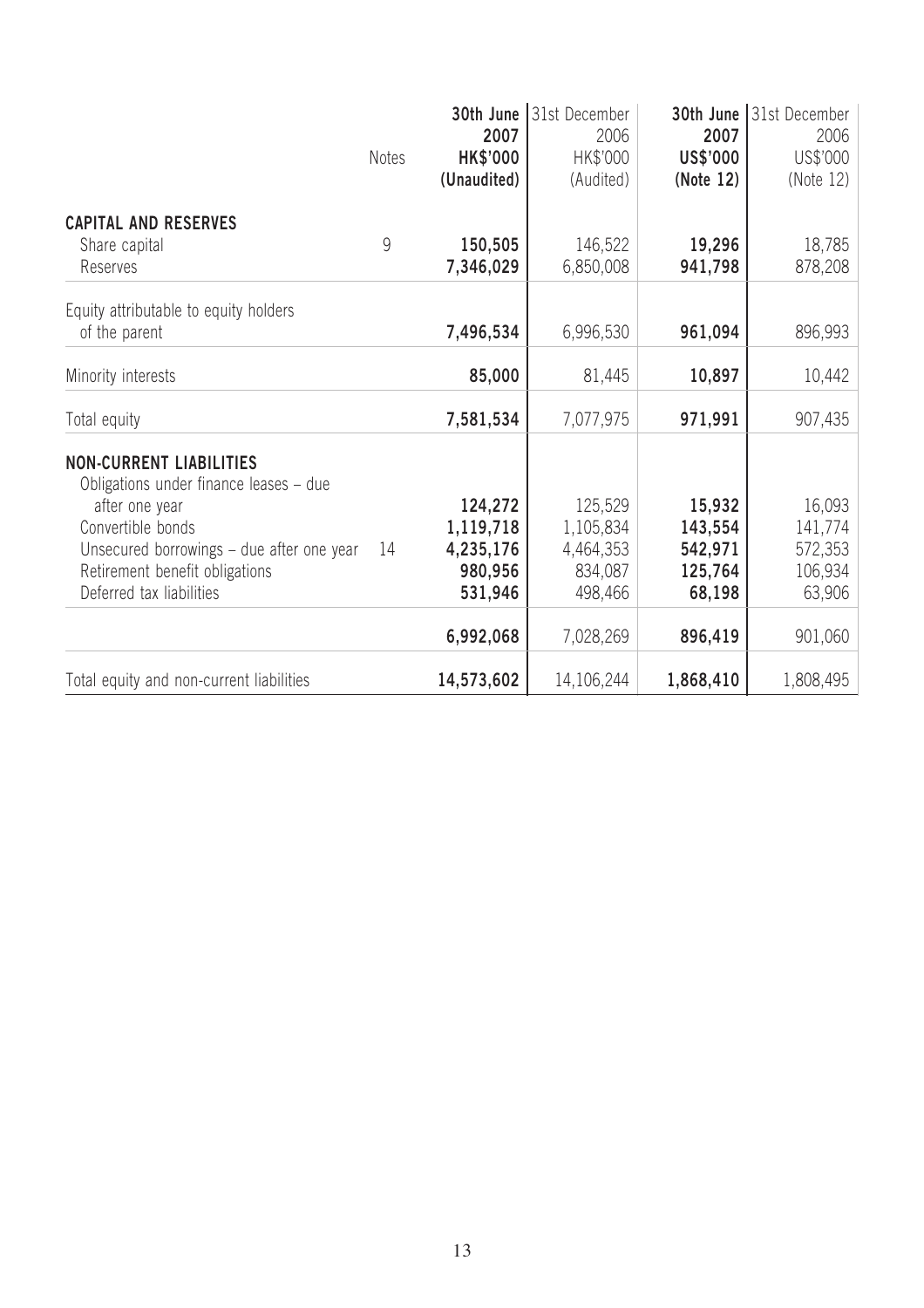# **NOTES TO THE CONDENSED CONSOLIDATED FINANCIAL STATEMENTS (UNAUDITED)**

#### **1. Basis of preparation and accounting policies**

The condensed consolidated financial statements have been prepared in accordance with Hong Kong Accounting Standard ("HKAS") 34 "Interim Financial Reporting" issued by the Hong Kong Institute of Certified Public Accountants and the applicable disclosure requirements of Appendix 16 to the Rules Governing the listing of securities on the Stock Exchange of Hong Kong Limited.

The accounting policies used in the condensed consolidated financial statements are consistent with those followed in the preparation of the Group's annual financial statements for the year ended 31st December, 2006.

In the current interim period, the Group has applied, for the first time, the following new standard, amendment and interpretations ("new HKFRSs") issued by the Hong Kong Institute of Certified Public Accountants ("HKICPA"), which are effective for the Group's financial year beginning 1st January, 2007.

| HKAS 1 (Amendment)   | Capital Disclosures <sup>1</sup>                                    |
|----------------------|---------------------------------------------------------------------|
| <b>HKFRS 7</b>       | Financial Instruments: Disclosures <sup>1</sup>                     |
| $HK(IFRIC) - Int 7$  | Applying the Restatement Approach under HKAS 29 Financial Reporting |
|                      | in Hyperinflationary Economies <sup>2</sup>                         |
| $HK(IFRIC) - Int 8$  | Scope of HKFRS 2 <sup>3</sup>                                       |
| $HK(IFRIC) - Int 9$  | Reassessment of Embedded Derivatives <sup>4</sup>                   |
| $HK(IFRIC) - Int 10$ | Interim Financial Reporting and Impairment <sup>5</sup>             |

<sup>1</sup> Effective for annual periods beginning on or after 1st January, 2007<br>Effective for annual periods beginning an ar after 1st March, 2006

- <sup>2</sup> Effective for annual periods beginning on or after 1st March, 2006<br> **Effective for annual periods beginning on or after 1st May 2006**
- <sup>3</sup><br>Effective for annual periods beginning on or after 1st May, 2006<br>Effective for annual periods beginning on or after 1st June, 2006
- <sup>4</sup> Effective for annual periods beginning on or after 1st June, 2006<br>Effective for annual periods beginning on or after 1st November
- <sup>5</sup> Effective for annual periods beginning on or after 1st November, 2006

The adoption of these new HKFRSs had no material effect on the results of financial position of the Group for the current or prior accounting period. Accordingly, no prior period adjustment has been recognized.

The Group has not early applied the following new standards or interpretations that have been issued but are not yet effective.

| HKAS 23 (Revised)    | Borrowing Costs <sup>1</sup>                                |
|----------------------|-------------------------------------------------------------|
| HKFRS 8              | Operating Segments <sup>1</sup>                             |
| $HK(IFRIC) - Int 11$ | HKFRS 2: Group and Treasury Share Transactions <sup>2</sup> |
| $HK(IFRIC) - Int 12$ | Service Concession Arrangements <sup>3</sup>                |

<sup>1</sup> Effective for annual periods beginning on or after 1st January, 2009

- <sup>2</sup> Effective for annual periods beginning on or after 1st March, 2007<br> **Effective for annual periods beginning on or ofter 1st January, 200**
- <sup>3</sup> Effective for annual periods beginning on or after 1st January, 2008

The directors of the Company anticipate that the application of these standards or interpretations will have no material impact on the results and the financial position of the Group.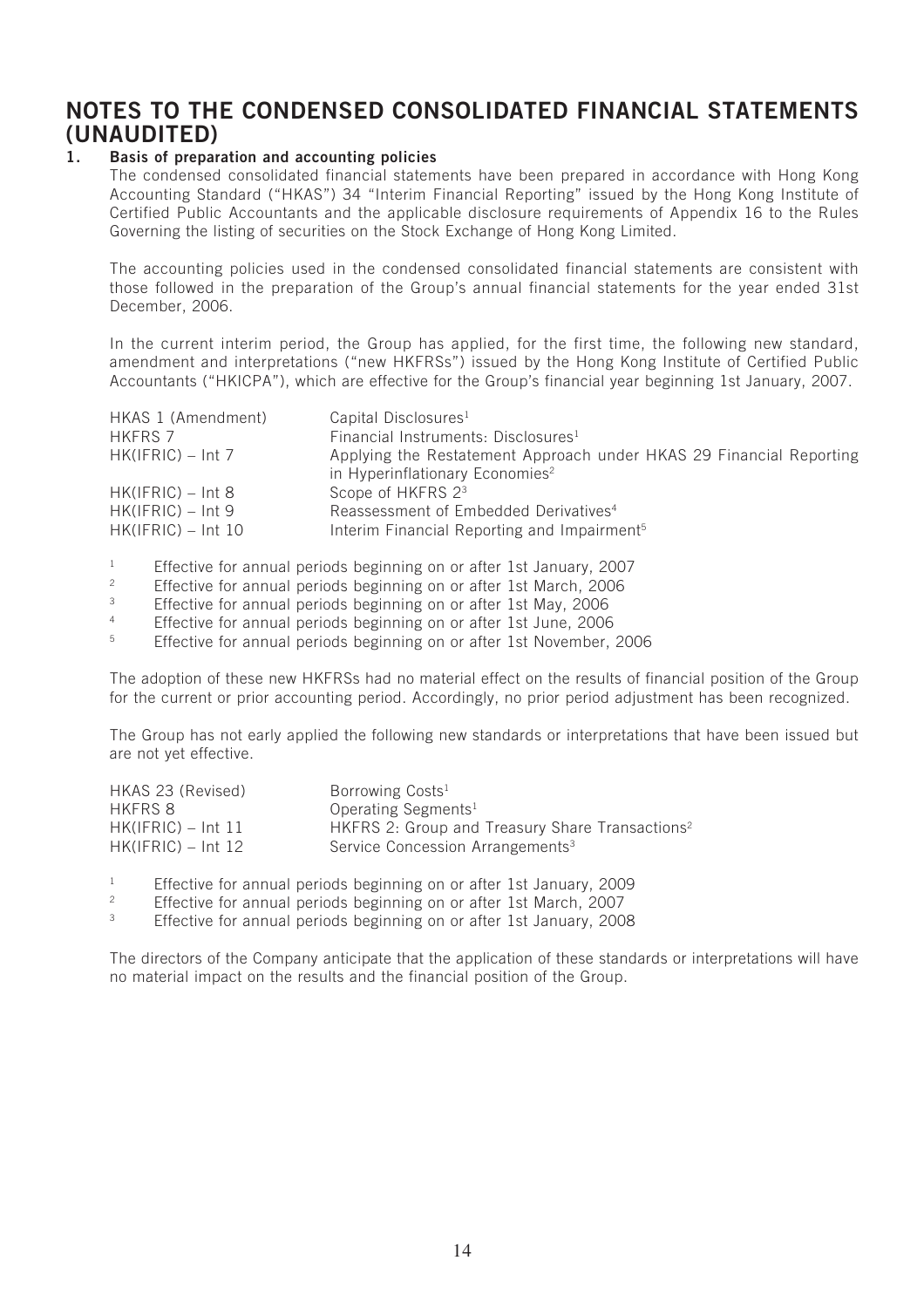### **2. Segment information**

|                                  |                 | Six months period ended 30th June |                 |          |
|----------------------------------|-----------------|-----------------------------------|-----------------|----------|
|                                  | <b>Turnover</b> |                                   | Segment results |          |
|                                  | 2007            | 2006                              | 2007            | 2006     |
|                                  | <b>HK\$'000</b> | HK\$'000                          | <b>HK\$'000</b> | HK\$'000 |
| By principal activity:           |                 |                                   |                 |          |
| Manufacturing and trading of:    |                 |                                   |                 |          |
| Power Equipment                  | 8,248,963       | 8,756,458                         | 685,964         | 677,714  |
| Floor Care                       | 3,679,365       | 1,980,492                         | 121,878         | 89,425   |
|                                  |                 |                                   |                 |          |
|                                  | 11,928,328      | 10,736,950                        | 807,842         | 767,139  |
| By geographical market location: |                 |                                   |                 |          |
| North America                    | 8,742,494       | 7,855,786                         | 616,600         | 588,058  |
| Europe and other countries       | 3,185,834       | 2,881,164                         | 191,242         | 179,081  |
|                                  |                 |                                   |                 |          |
|                                  | 11,928,328      | 10,736,950                        | 807,842         | 767,139  |
|                                  |                 |                                   |                 |          |

#### **3. Taxation**

|                                                                                                        | Six months period ended<br>30th June |           |
|--------------------------------------------------------------------------------------------------------|--------------------------------------|-----------|
|                                                                                                        | 2007<br>2006                         |           |
|                                                                                                        | <b>HK\$'000</b>                      | HK\$'000  |
| The total tax charge (credit) comprises:<br>Hong Kong Profits Tax calculated at 17.5% of the estimated |                                      |           |
| assessable profit for the period                                                                       | 23,536                               | 21,624    |
| Overseas Tax                                                                                           | 66,059                               | 102,585   |
| Deferred Tax                                                                                           | (11, 193)                            | (47, 618) |
|                                                                                                        | 78,402                               | 76,591    |

Taxation arising in other jurisdictions is calculated at the rates prevailing in the relevant jurisdictions.

#### **4. Profit for the period**

|                                                                | Six months period ended<br>30th June |                  |
|----------------------------------------------------------------|--------------------------------------|------------------|
|                                                                | 2007<br><b>HK\$'000</b>              | 2006<br>HK\$'000 |
| Profit for the period has been arrived at after charging.      |                                      |                  |
| Depreciation and amortization of property, plant and equipment | 275,633                              | 251,880          |
| Amortization of lease prepayment                               | 722                                  | 691              |
| Amortization of intangible assets                              | 60,992                               | 37,252           |
| Staff costs                                                    | 1,531,983                            | 1,271,128        |

Included in other income are settlement for disputed legal matters. The settlement agreement contains non-disclosure terms concerning the nature of the dispute, the parties to the dispute and other terms of the agreement.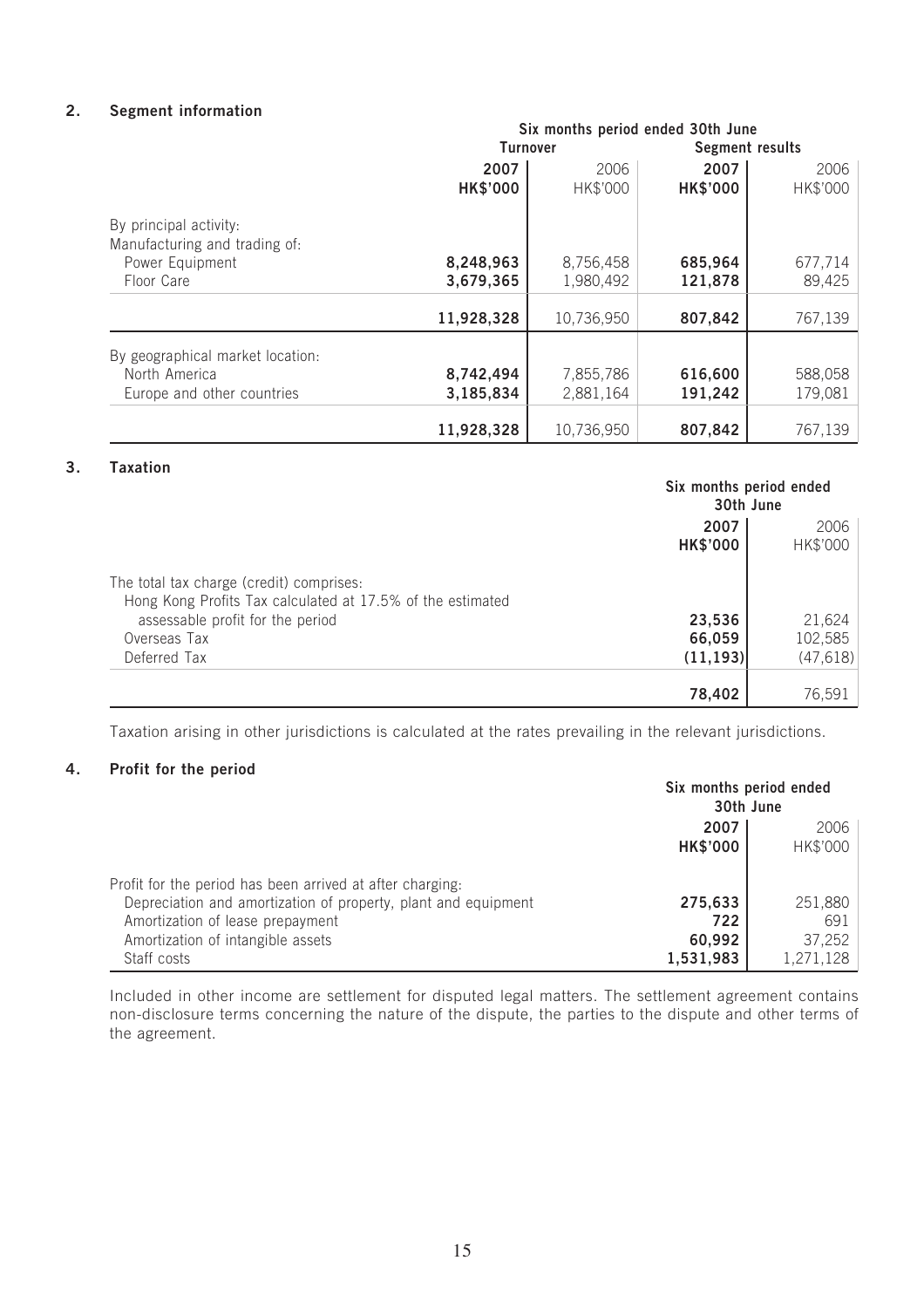### **5. Earnings per share**

The calculation of the basic and diluted earnings per share attributable to the ordinary shareholders of the Company is based on the following data:

|                                                                                                                                             | Six months period ended<br>30th June |                          |
|---------------------------------------------------------------------------------------------------------------------------------------------|--------------------------------------|--------------------------|
|                                                                                                                                             | 2007<br><b>HK\$'000</b>              | 2006<br>HK\$'000         |
| Earnings for the purpose of basic earnings per share:<br>Profit for the period attributable to equity holders of the parent                 | 509,270                              | 503,630                  |
| Effect of dilutive potential ordinary shares:<br>Effective interest on convertible bonds                                                    | 11,454                               | 11,255                   |
| Earnings for the purpose of diluted earnings per share                                                                                      | 520,724                              | 514,885                  |
| Weighted average number of ordinary shares for the purpose of<br>basic earnings per share:<br>Effect of dilutive potential ordinary shares: | 1,476,088,480                        | 1,463,993,084            |
| Share options<br>Convertible bonds                                                                                                          | 27,805,574<br>65,922,585             | 33,052,278<br>65,922,585 |
| Weighted average number of ordinary shares for the purpose of<br>diluted earnings per share                                                 | 1,569,816,639   1,562,967,947        |                          |

#### **6. Additions of property, plant and equipment**

During the period, the Group spent approximately HK\$309 million (for the six months ended 30th June, 2006: HK\$240 million) on the acquisition of property, plant and equipment, and approximately HK\$441 million (nil for the six months ended 30th June, 2006) on the acquisition of property, plant and equipment through acquisition of subsidiaries.

#### **7. Trade and other receivables**

The Group has a policy of allowing credit periods ranging from 60 days to 120 days. The aging analysis of trade receivables is as follows:

|                         | 2007<br><b>HK\$'000</b> | 30th June 31st December<br>2006<br>HK\$'000 |
|-------------------------|-------------------------|---------------------------------------------|
| 0 to 60 days            | 3,849,172               | 3,143,989                                   |
| 61 to 120 days          | 336,300                 | 230,131                                     |
| 121 days or above       | 129,499                 | 103,977                                     |
| Total trade receivables | 4,314,971               | 3,478,097                                   |
| Other receivables       | 550,484                 | 348,941                                     |
|                         | 4,865,455               | 3,827,038                                   |

All the Group's bills receivable at 30th June, 2007 is due within 120 days.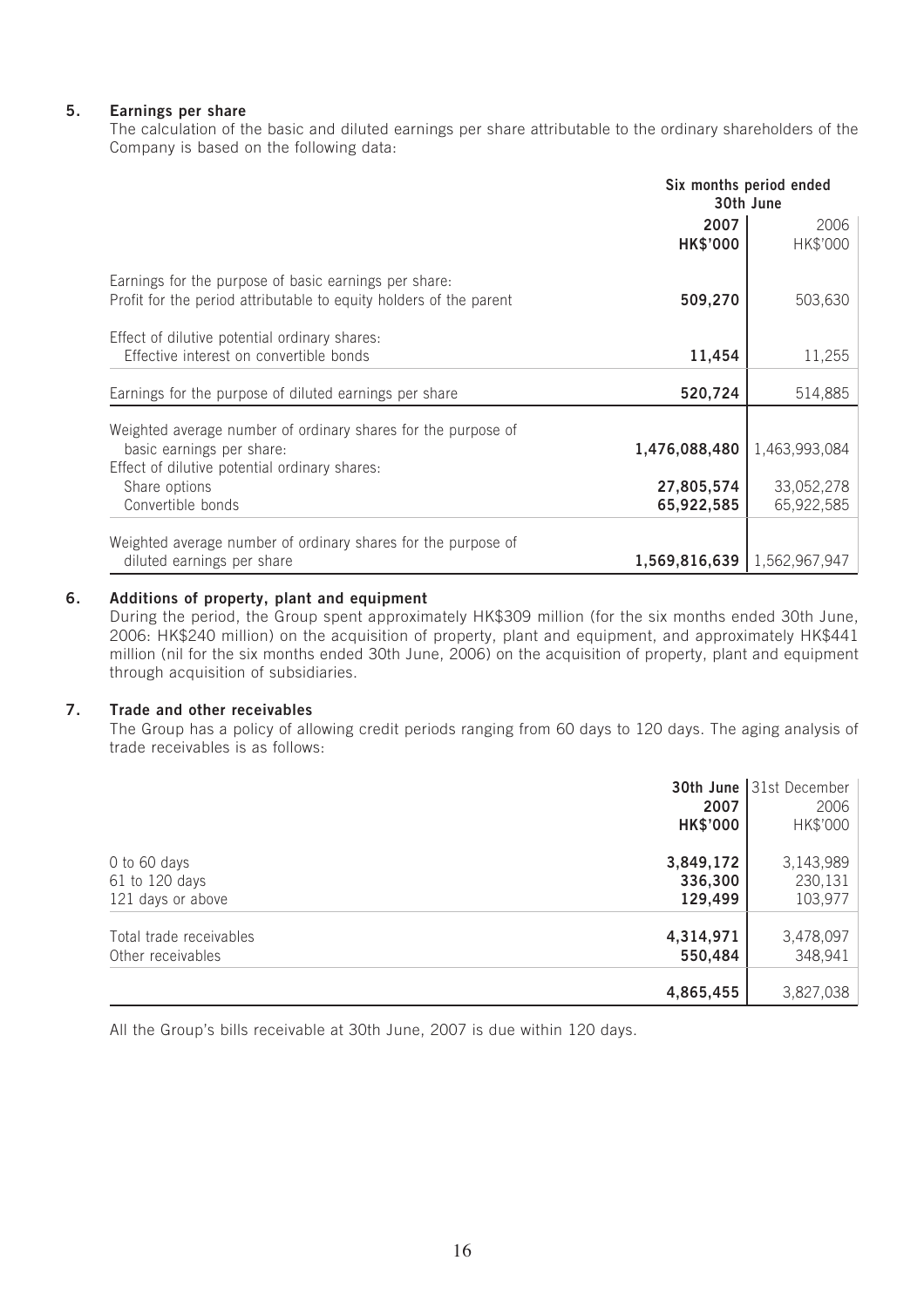#### **8. Trade and other payables**

The aging analysis of trade payables is as follows:

|                      | 2007<br><b>HK\$'000</b> | <b>30th June 31st December</b><br>2006<br>HK\$'000 |
|----------------------|-------------------------|----------------------------------------------------|
| 0 to 60 days         | 1,941,444               | 1,345,473                                          |
| 61 to 120 days       | 53,939                  | 91,696                                             |
| 121 days or above    | 16,702                  | 30,547                                             |
| Total trade payables | 2,012,085               | 1,467,716                                          |
| Other payables       | 2,329,366               | 1,650,404                                          |
|                      | 4,341,451               | 3,118,120                                          |

All the Group's bills payable at 30th June, 2007 is due within 120 days.

### **9. Share capital**

|                                          | Number of shares |                                | Share capital   |                                |
|------------------------------------------|------------------|--------------------------------|-----------------|--------------------------------|
|                                          |                  | <b>30th June 31st December</b> |                 | <b>30th June 31st December</b> |
|                                          | 2007             | 2006                           | 2007            | 2006                           |
|                                          |                  |                                | <b>HK\$'000</b> | HK\$'000                       |
| Ordinary shares of HK\$0.1 each          |                  |                                |                 |                                |
| Authorized                               | 2,400,000,000    | 2,400,000,000                  | 240,000         | 240,000                        |
| Issued and fully paid:                   |                  |                                |                 |                                |
| Shares of HK\$0.10 each at 1st January   | 1,465,223,652    | 1,461,720,652                  | 146,522         | 146,172                        |
| Issued on exercise of share options      | 39,827,000       | 3,503,000                      | 3,983           | 350                            |
|                                          |                  |                                |                 |                                |
| Shares of HK\$0.10 each at 31st December | 1,505,050,652    | 1,465,223,652                  | 150,505         | 146,522                        |

The shares issued during the period rank pari passu in all respects with the existing shares.

### **10. Capital commitments**

|                                                                                                                                                               | 2007<br><b>HK\$'000</b> | 30th June 31st December<br>2006<br>HK\$'000 |
|---------------------------------------------------------------------------------------------------------------------------------------------------------------|-------------------------|---------------------------------------------|
| Capital expenditure contracted for but not provided in the financial<br>statements in respect of the purchase of property, plant and<br>equipment and licence | 468,180                 | 516,648                                     |
| Capital expenditure authorized but not contracted for in the financial<br>statements in respect of the purchase of property, plant and<br>equipment           | 161,652                 | 103.443                                     |

### **11. Contingent liabilities**

|                                                                                  |                 | <b>30th June 31st December</b> |
|----------------------------------------------------------------------------------|-----------------|--------------------------------|
|                                                                                  | 2007            | 2006                           |
|                                                                                  | <b>HK\$'000</b> | HK\$'000                       |
|                                                                                  |                 |                                |
| Guarantees given to banks in respect of credit facilities utilized by associates | 33.352          | 36,026                         |